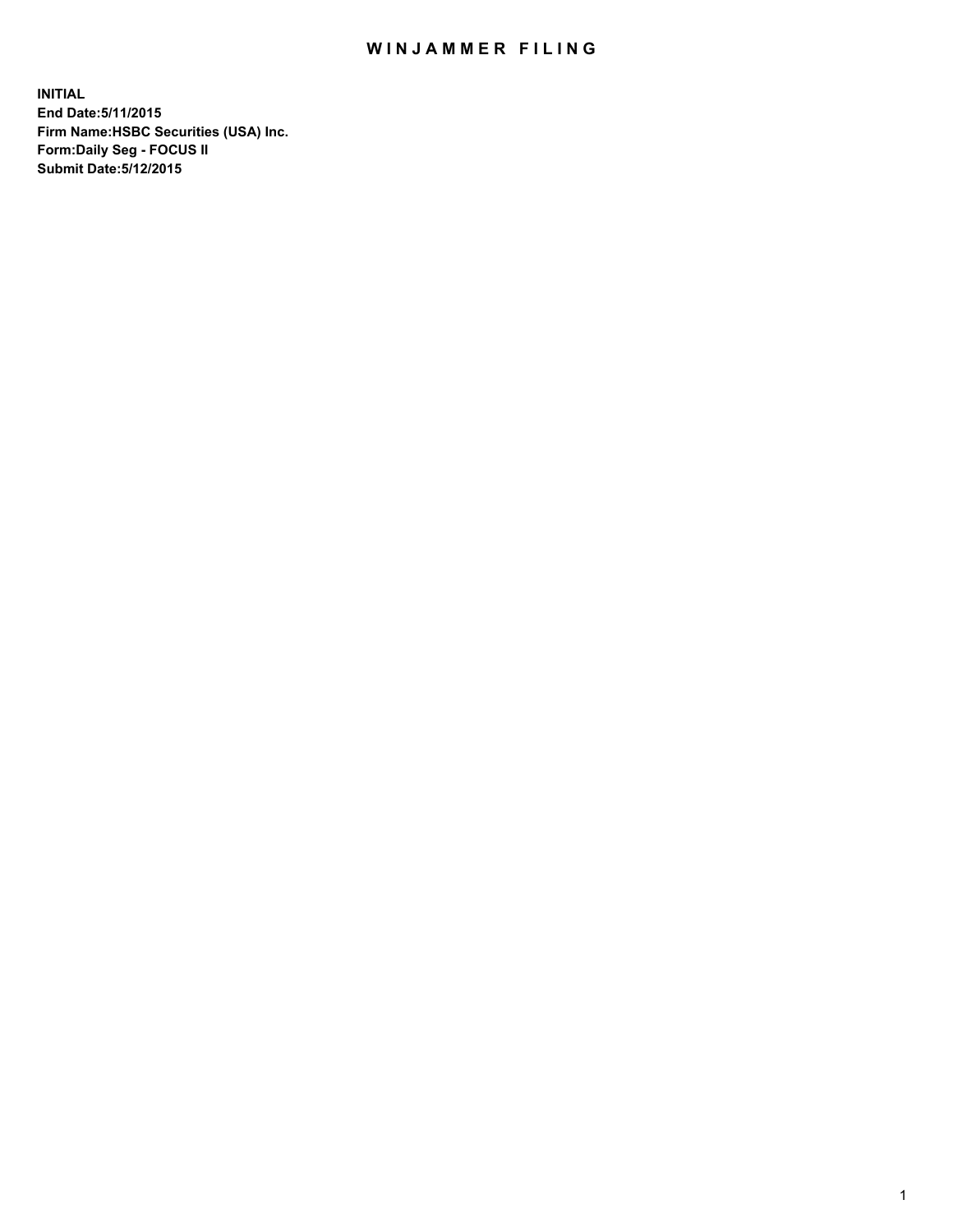## **INITIAL End Date:5/11/2015 Firm Name:HSBC Securities (USA) Inc. Form:Daily Seg - FOCUS II Submit Date:5/12/2015 Daily Segregation - Cover Page**

| Name of Company<br><b>Contact Name</b><br><b>Contact Phone Number</b><br><b>Contact Email Address</b>                                                                                                                                                                                                                          | <b>HSBC Securities (USA) Inc.</b><br><b>Steven Richardson</b><br>212-525-6445<br>steven.richardson@us.hsbc.com |
|--------------------------------------------------------------------------------------------------------------------------------------------------------------------------------------------------------------------------------------------------------------------------------------------------------------------------------|----------------------------------------------------------------------------------------------------------------|
| FCM's Customer Segregated Funds Residual Interest Target (choose one):<br>a. Minimum dollar amount: ; or<br>b. Minimum percentage of customer segregated funds required:%; or<br>c. Dollar amount range between: and; or<br>d. Percentage range of customer segregated funds required between: % and %.                        | 50,000,000<br>0 <sub>0</sub><br>0 <sub>0</sub>                                                                 |
| FCM's Customer Secured Amount Funds Residual Interest Target (choose one):<br>a. Minimum dollar amount: ; or<br>b. Minimum percentage of customer secured funds required:%; or<br>c. Dollar amount range between: and; or<br>d. Percentage range of customer secured funds required between:% and%.                            | 10,000,000<br><u>0</u><br>0 <sub>0</sub><br>0 <sub>0</sub>                                                     |
| FCM's Cleared Swaps Customer Collateral Residual Interest Target (choose one):<br>a. Minimum dollar amount: ; or<br>b. Minimum percentage of cleared swaps customer collateral required:% ; or<br>c. Dollar amount range between: and; or<br>d. Percentage range of cleared swaps customer collateral required between:% and%. | 30,000,000<br>00<br><u>00</u>                                                                                  |

Attach supporting documents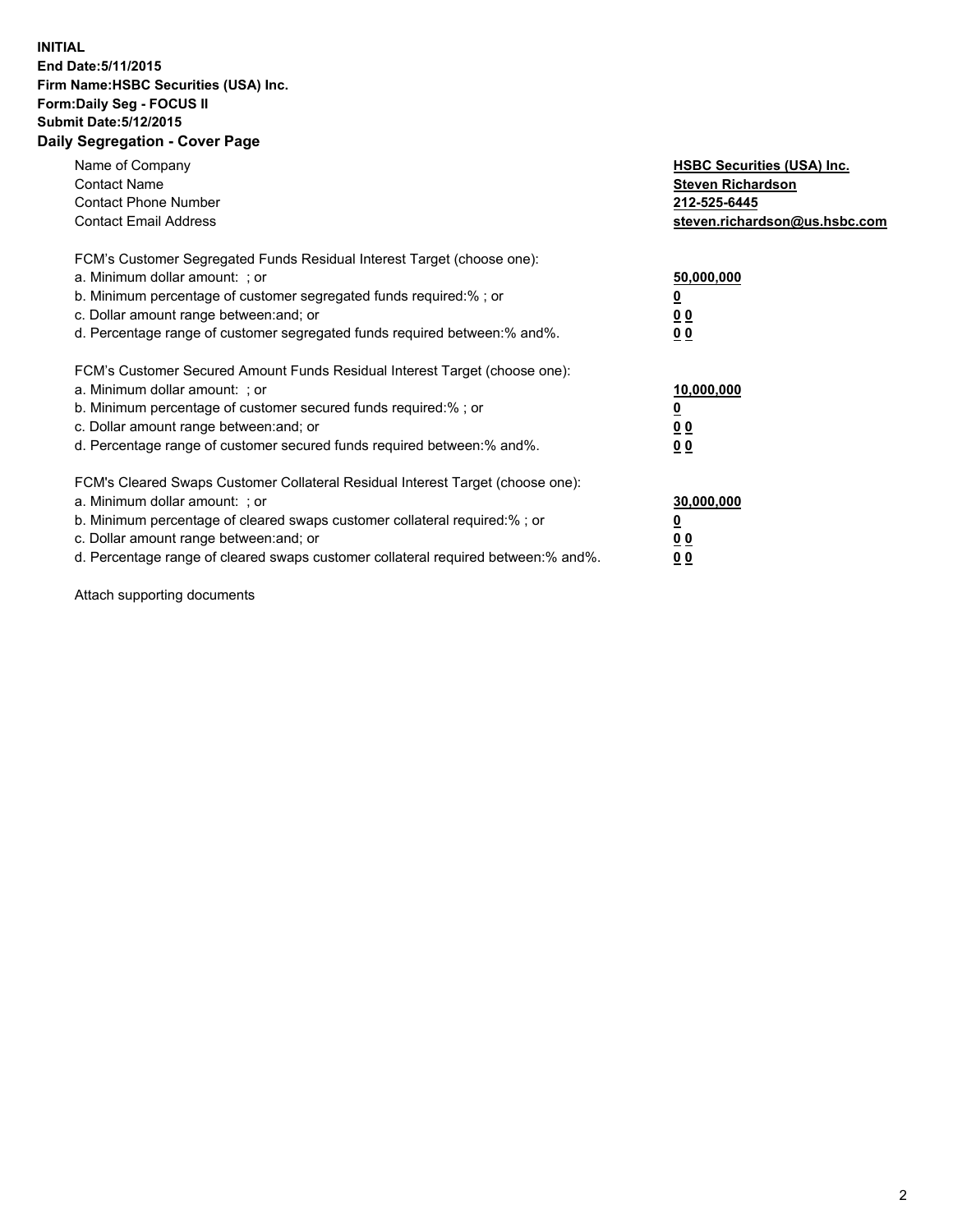**INITIAL End Date:5/11/2015 Firm Name:HSBC Securities (USA) Inc. Form:Daily Seg - FOCUS II Submit Date:5/12/2015 Daily Segregation - Secured Amounts**

Foreign Futures and Foreign Options Secured Amounts Amount required to be set aside pursuant to law, rule or regulation of a foreign government or a rule of a self-regulatory organization authorized thereunder **0** [7305] 1. Net ledger balance - Foreign Futures and Foreign Option Trading - All Customers A. Cash **131,208,810** [7315] B. Securities (at market) **30,873,853** [7317] 2. Net unrealized profit (loss) in open futures contracts traded on a foreign board of trade **5,741,876** [7325] 3. Exchange traded options a. Market value of open option contracts purchased on a foreign board of trade **0** [7335] b. Market value of open contracts granted (sold) on a foreign board of trade **0** [7337] 4. Net equity (deficit) (add lines 1. 2. and 3.) **167,824,539** [7345] 5. Account liquidating to a deficit and account with a debit balances - gross amount **562,591** [7351] Less: amount offset by customer owned securities **-562,469** [7352] **122** [7354] 6. Amount required to be set aside as the secured amount - Net Liquidating Equity Method (add lines 4 and 5) **167,824,661** [7355] 7. Greater of amount required to be set aside pursuant to foreign jurisdiction (above) or line 6. **167,824,663** [7360] FUNDS DEPOSITED IN SEPARATE REGULATION 30.7 ACCOUNTS 1. Cash in banks A. Banks located in the United States **37,080,469** [7500] B. Other banks qualified under Regulation 30.7 **0** [7520] **37,080,469** [7530] 2. Securities A. In safekeeping with banks located in the United States **75,873,853** [7540] B. In safekeeping with other banks qualified under Regulation 30.7 **0** [7560] **75,873,853** [7570] 3. Equities with registered futures commission merchants A. Cash **0** [7580] B. Securities **0** [7590] C. Unrealized gain (loss) on open futures contracts **0** [7600] D. Value of long option contracts **0** [7610] E. Value of short option contracts **0** [7615] **0** [7620] 4. Amounts held by clearing organizations of foreign boards of trade A. Cash **0** [7640] B. Securities **0** [7650] C. Amount due to (from) clearing organization - daily variation **0** [7660] D. Value of long option contracts **0** [7670] E. Value of short option contracts **0** [7675] **0** [7680] 5. Amounts held by members of foreign boards of trade A. Cash **71,458,343** [7700] B. Securities **0** [7710] C. Unrealized gain (loss) on open futures contracts **5,741,876** [7720] D. Value of long option contracts **0** [7730] E. Value of short option contracts **0** [7735] **77,200,219** [7740] 6. Amounts with other depositories designated by a foreign board of trade **0** [7760] 7. Segregated funds on hand **0** [7765] 8. Total funds in separate section 30.7 accounts **190,154,541** [7770] 9. Excess (deficiency) Set Aside for Secured Amount (subtract line 7 Secured Statement Page 1 from Line 8) **22,329,878** [7380] 10. Management Target Amount for Excess funds in separate section 30.7 accounts **10,000,000** [7780] 11. Excess (deficiency) funds in separate 30.7 accounts over (under) Management Target **12,329,878** [7785]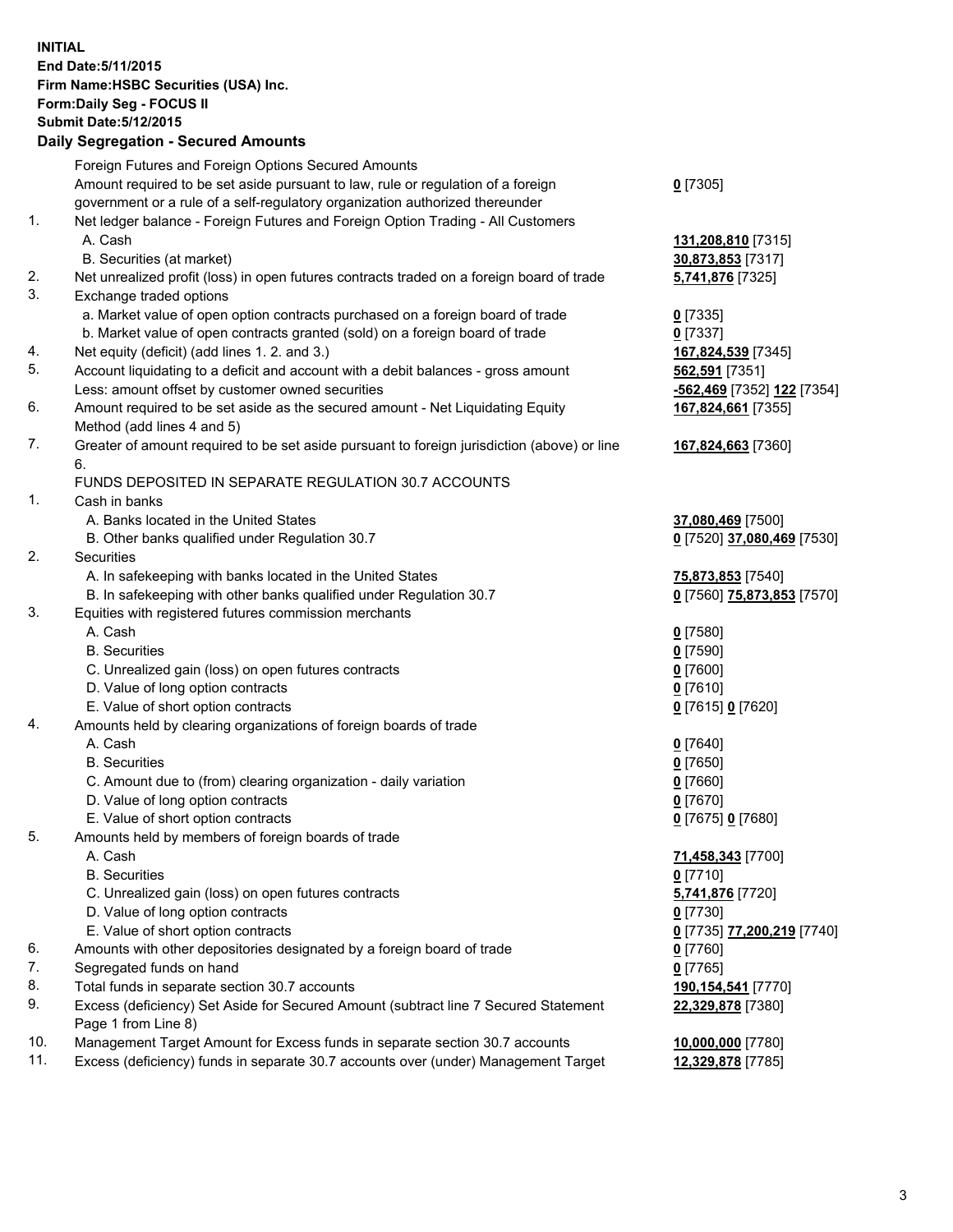| <b>INITIAL</b> | End Date: 5/11/2015<br>Firm Name: HSBC Securities (USA) Inc.<br>Form: Daily Seg - FOCUS II<br><b>Submit Date: 5/12/2015</b> |                            |
|----------------|-----------------------------------------------------------------------------------------------------------------------------|----------------------------|
|                | Daily Segregation - Segregation Statement                                                                                   |                            |
|                | SEGREGATION REQUIREMENTS(Section 4d(2) of the CEAct)                                                                        |                            |
| 1.             | Net ledger balance                                                                                                          |                            |
|                | A. Cash                                                                                                                     | 124,587,463 [7010]         |
|                | B. Securities (at market)                                                                                                   | 658,703,045 [7020]         |
| 2.             | Net unrealized profit (loss) in open futures contracts traded on a contract market                                          | 192,740,098 [7030]         |
| 3.             | Exchange traded options                                                                                                     |                            |
|                | A. Add market value of open option contracts purchased on a contract market                                                 | 93,999,751 [7032]          |
|                | B. Deduct market value of open option contracts granted (sold) on a contract market                                         | $-5,284,357$ [7033]        |
| 4.             | Net equity (deficit) (add lines 1, 2 and 3)                                                                                 | 1,064,746,000 [7040]       |
| 5.             | Accounts liquidating to a deficit and accounts with                                                                         |                            |
|                | debit balances - gross amount                                                                                               | 8,723,983 [7045]           |
|                | Less: amount offset by customer securities                                                                                  | -8,723,983 [7047] 0 [7050] |
| 6.             | Amount required to be segregated (add lines 4 and 5)                                                                        | 1,064,746,000 [7060]       |
|                | FUNDS IN SEGREGATED ACCOUNTS                                                                                                |                            |
| 7.             | Deposited in segregated funds bank accounts                                                                                 |                            |
|                | A. Cash                                                                                                                     | 3,641,391 [7070]           |
|                | B. Securities representing investments of customers' funds (at market)                                                      | $0$ [7080]                 |
|                | C. Securities held for particular customers or option customers in lieu of cash (at<br>market)                              | 174,358,442 [7090]         |
| 8.             | Margins on deposit with derivatives clearing organizations of contract markets                                              |                            |
|                | A. Cash                                                                                                                     | 245,476,694 [7100]         |
|                | B. Securities representing investments of customers' funds (at market)                                                      | 181,253,409 [7110]         |
|                | C. Securities held for particular customers or option customers in lieu of cash (at<br>market)                              | 484,344,603 [7120]         |
| 9.             | Net settlement from (to) derivatives clearing organizations of contract markets                                             | -34,945,779 [7130]         |
| 10.            | Exchange traded options                                                                                                     |                            |
|                | A. Value of open long option contracts                                                                                      | 93,999,751 [7132]          |
|                | B. Value of open short option contracts                                                                                     | -5,284,357 [7133]          |
| 11.            | Net equities with other FCMs                                                                                                |                            |
|                | A. Net liquidating equity                                                                                                   | 38,175,799 [7140]          |
|                | B. Securities representing investments of customers' funds (at market)                                                      | $0$ [7160]                 |
|                | C. Securities held for particular customers or option customers in lieu of cash (at<br>market)                              | $0$ [7170]                 |
| 12.            | Segregated funds on hand                                                                                                    | $0$ [7150]                 |
| 13.            | Total amount in segregation (add lines 7 through 12)                                                                        | 1,181,019,953 [7180]       |
| 14.            | Excess (deficiency) funds in segregation (subtract line 6 from line 13)                                                     | 116,273,953 [7190]         |
| 15.            | Management Target Amount for Excess funds in segregation                                                                    | 50,000,000 [7194]          |
| 16.            | Excess (deficiency) funds in segregation over (under) Management Target Amount                                              | 66,273,953 [7198]          |
|                | Excess                                                                                                                      |                            |